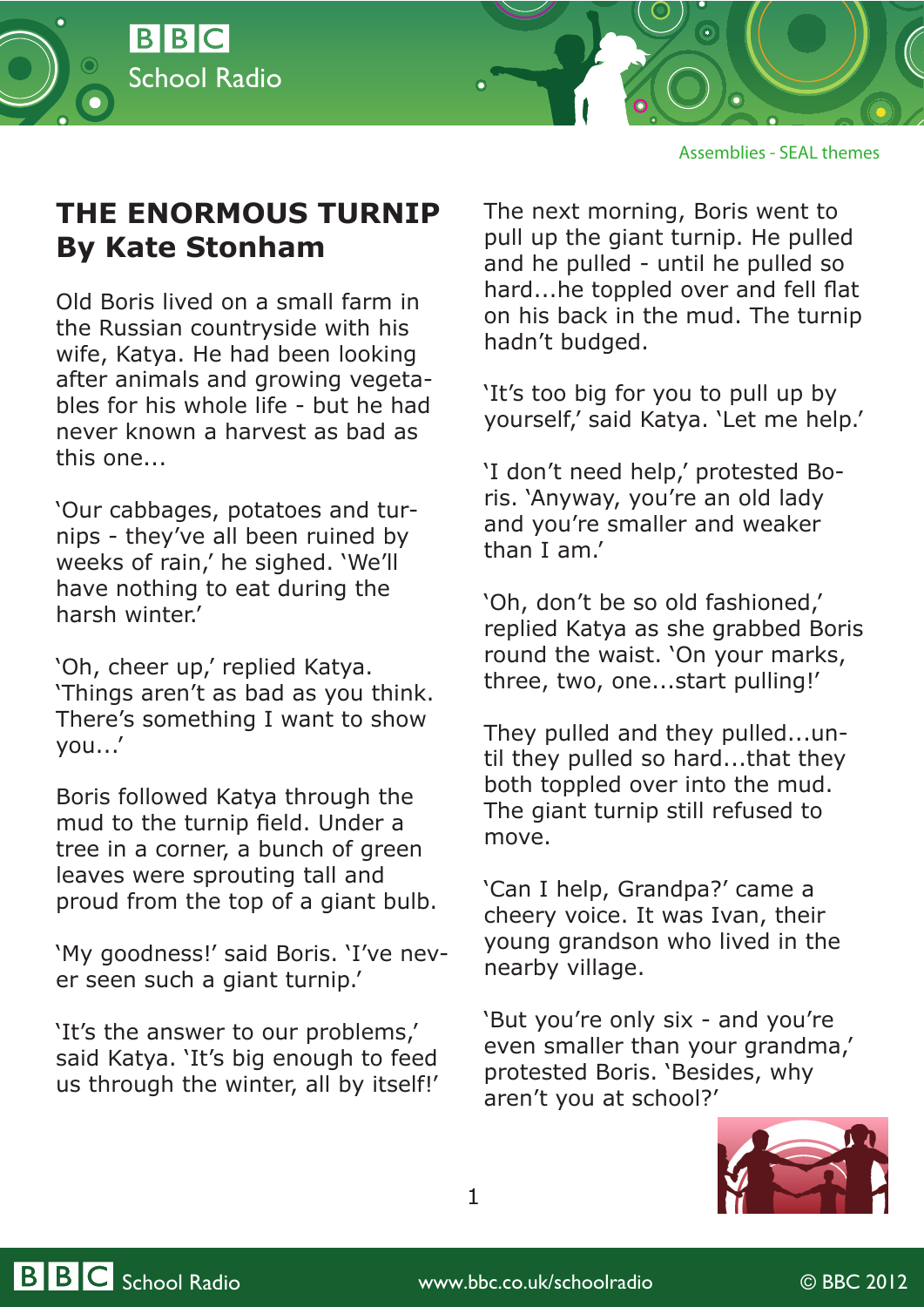



Assemblies - SEAL themes

Ivan's smile faded. 'All the children are helping to try and save the harvest, otherwise we'll go hungry,' he said. 'That turnip could feed the whole village!'

'Grab hold of my waist, Ivan, and let's try again,' said Katya.

'Three, two, one..!'

They pulled and they pulled...until they pulled so hard...all three of them just got covered in mud - and still no turnip.

'It looks like you need some help!' cried a bleaty little voice. It was one of Boris's goats. 'You know how snowy and icy Russia gets during the winter - not a blade of nice juicy grass for miles,' said the goat. 'Will you let me help so all the farm animals can have some turnip too?'

'But you're even smaller and weaker than Ivan,' replied Boris.

'Not a problem!' said Katya. 'Put your hooves round Ivan's waist. Three, two, one..!'

They pulled and they pulled until they pulled so hard...oh, dear. Still no luck.

It was Zilya, Boris's dog.

'You have been a good master and now I want to give you something back,' barked Zilya.

'But you are even smaller than goat,' sighed Boris.

'Never mind,' said Katya. 'Put your paws round his legs and let's get pulling.'

They pulled and they pulled...until they pulled so hard...all five of them fell into the mud. And still the turnip refused to budge.

Boris sighed as a tiny mouse appeared. There were lots of rather mischievous mice in his barn, and he didn't like them in the slightest.

'We've nibbled many of your turnips in the past,' said the mouse. 'That's why I've come to help. It's our way of saying sorry.'

'It would take an army of mice to pull up this turnip,' laughed Boris.

'Exactly!' squeaked the mouse. 'Alone, we are weak but together we are strong. My little bit of extra strength may do the trick.'